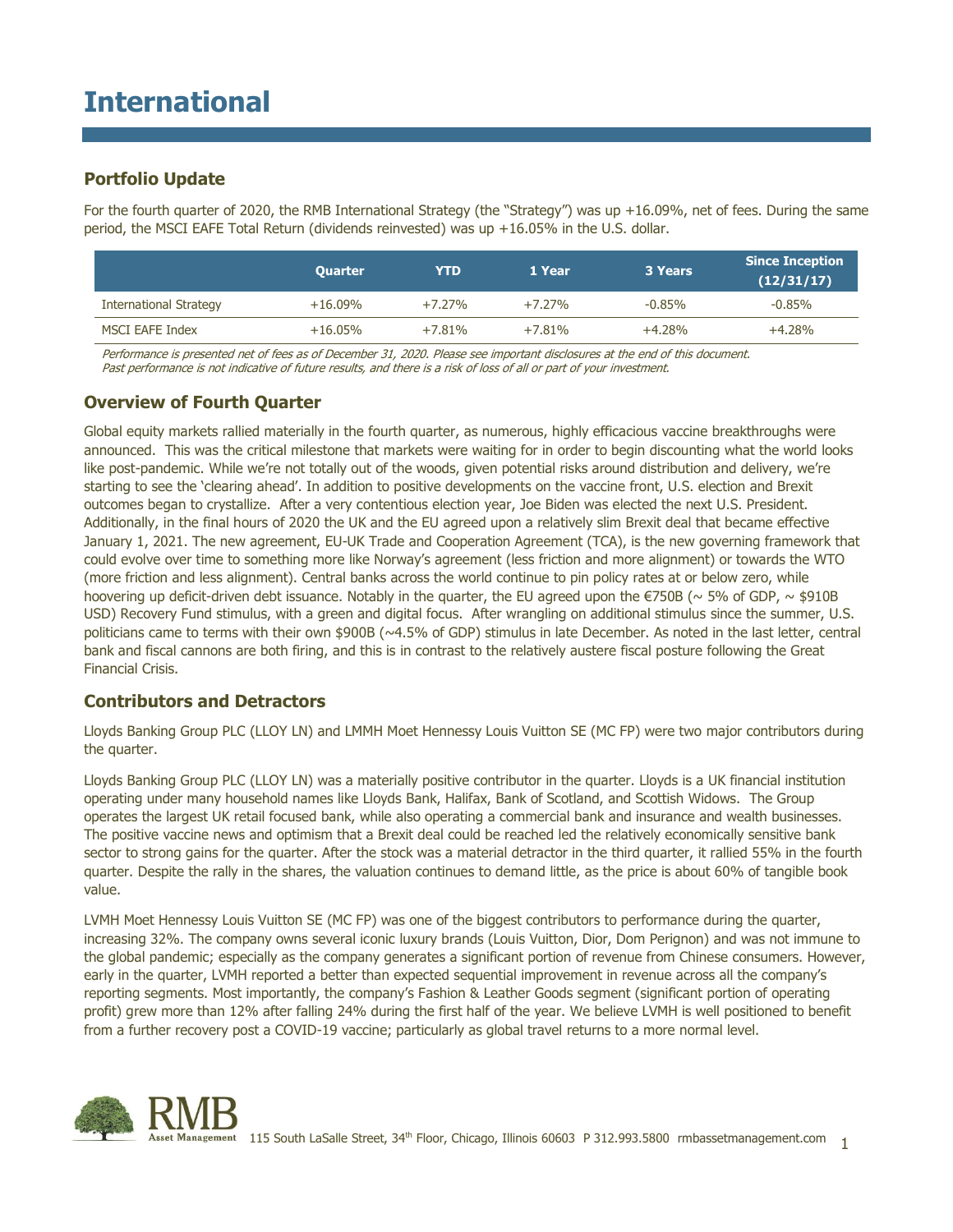Open Text Corp. (OTEX CA) and Subaru Corp. (7270 JP) were two major detractors during the quarter.

Open Text Corp. (OTEX CA) was a negative contributor in the quarter. Open Text provides a suite of software products and services that enable businesses to reduce information governance and security risks. The company saw its revenue decline by 1% organically during its 2020 fiscal year ended in June and forecast no organic growth in fiscal 2021, due to the net-negative impact of COVID on its demand environment. This was exacerbated by its sales team's particular reliance on travel, which is no longer possible amid COVID-related restrictions, to engage with prospects and ultimately close new business. With limited visibility to a resumption of businessrelated travel or a broad-based demand recovery across the wide variety of industries that Open Text sells to, we reallocated this position to Nice Ltd. (NICE), which we initiated in the third quarter. Based in Israel, Nice is the global market leader in software used by customer service agents across a range of industries. Its cloud-based customer experience management solutions are used by companies to better understand their customers, their employees, and their processes. The pandemic has sharply accelerated adoption of its cloud-based offerings as contact centers have quickly shifted to a remote format. Despite this recent boost, still less than 10% of customer service agents globally are using true cloud solutions today, giving Nice many years of strong growth potential and an increasing mix of recurring revenue.

#### **International**

#### **FOURTH QUARTER 2020 CONTRIBUTION REPORT** Ranked by Basis Point Contribution

|                                     | <b>Basis Point</b><br><b>Contribution</b> | <b>Return</b> |  |
|-------------------------------------|-------------------------------------------|---------------|--|
| <b>Top Contributors</b>             |                                           |               |  |
| Lloyds Banking Group PLC            | $+114$                                    | $+54.88%$     |  |
| LVMH Moet Hennessy Louis Vuitton SE | $+113$                                    | $+32.05%$     |  |
| <b>BASF SE</b>                      | $+91$                                     | $+30.92%$     |  |
| Murata Manufacturing Co. Ltd.       | $+91$                                     | $+41.38%$     |  |
| Royal Dutch Shell PLC               | $+84$                                     | $+44.51%$     |  |
| <b>Bottom Detractors</b>            |                                           |               |  |
| Open Text Corp.                     | $-15$                                     | $-12.70%$     |  |
| Subaru Corp.                        | $-12$                                     | $-4.16%$      |  |
| <b>Intertek Group PLC</b>           | $-11$                                     | $-3.48%$      |  |
| Nestle SA                           | -5                                        | $-1.57%$      |  |
| Link Real Estate Investment Trust   | -1                                        | $-2.06%$      |  |

Based on a representative account. The performance presented above is sourced through the Factset Research Systems Inc. Past performance is not indicative of future results, and there is a risk of loss of all or part of your investment. The above does not represent all holdings in the Strategy. To obtain a copy of RMB's calculation methodology and a list of all holdings with contribution analysis, please contact your service team. The data provided is supplemental. Please see important disclosures at the end of this document.

Subaru Corp. (7270 JP) is one of the world's major automotive

Original Equipment Manufacturers (OEMs), producing more than 1 million units each year under the Subaru brand. We recycled capital from our previous auto position in Toyota Motor Corp. (7203 JP) to Subaru in the fourth quarter, in order to take advantage of the stock's depressed valuation, despite seemingly improving fundamentals. During the quarter, the stock failed to participate in the broad equity market rally, even with better-than-expected earnings coupled with higher guidance. We think that the lack of enthusiasm by investors was largely attributable to investors' perception that the company is late to the electric vehicle (EV) and hybrid EV (HEV) shift theme and is poorly prepared for upcoming regulatory changes in the U.S. under the Biden administration. We note that there are some misunderstandings in the market about the company's position in the new regulatory environment in the U.S., however. Despite Subaru's brand image of being a non-EV SUV and truck maker, we highlight that the company has accumulated more greenhouse gas credits than most of its peers in the U.S. (along with Honda) and is best positioned to continue to generate credits under the current vehicle classification system in the U.S., as many of its vehicle models are classified as trucks (i.e. lower hurdle). With fundamentals improving and valuation remaining attractive, we continue to believe the stock is well-positioned to surprise the market.

## **Portfolio Activity**

During the quarter, we initiated Rotork PLC (ROR LN), a U.K. based machinery company, London Stock Exchange that operates the primary stock exchange in the U.K., and Subaru, a Japanese auto OEM. We reinitiated Compass Group PLC (CPG

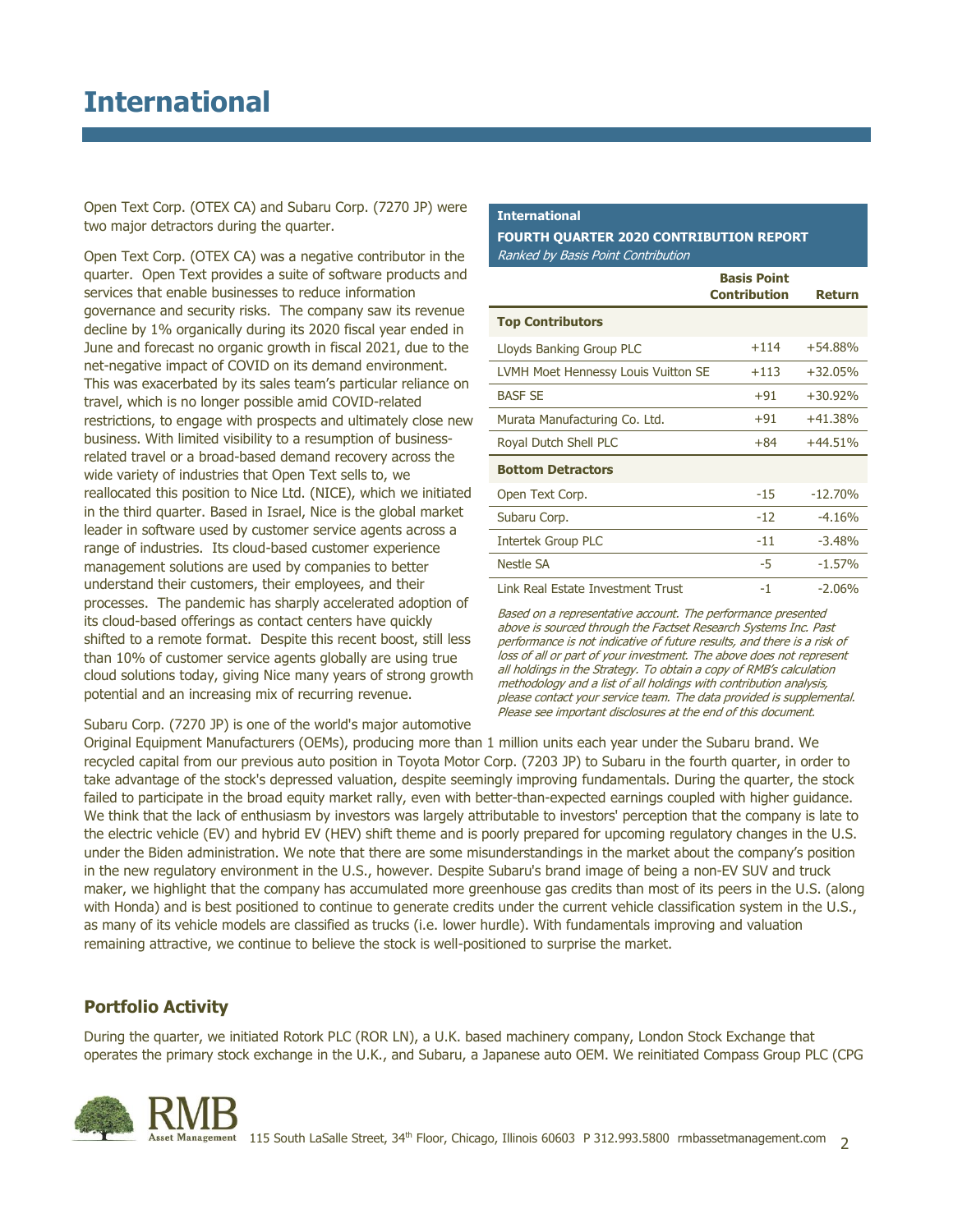# **International**

LN), a U.K. based food and support service company, as we believe the valuation became attractive after the price decline under COVID pandemic against its long-term track record of generating strong return on capital. We exited Link REIT (823 HK), a Hong Kong-based real estate investment trust, Keyence Corp. (6861 JP), a Japan-based manufacturer of factory automation equipment, and MS&AD Insurance Group Holdings Inc. (8725 JP), a Japan-based property and casual insurance company. We sold Toyota and Open Text to reallocate capital to Subaru and Nice as discussed above.

### **Outlook**

As we got through a challenging year in 2020, which had very volatile market and economic conditions, we are more hopeful for 2021, even though the pandemic's renewed waves are sweeping major economies near term, due to the winter season. We expect the market will look into more long-term pictures of the macro economy and corporate earnings, and we are ready to capture investment return opportunities, by investing in high quality businesses. We are also confident in our risk management capability, that was tested and assured throughout 2020 with a well-balanced portfolio in respect to the sectors, countries, and value/growth exposure metrics. We keep focusing on our stock picking, seeking to generate strong return over the long-term cycle.

As always, thank you for your support and trust in the Strategy. I look forward to updating you next quarter.

Sincerely yours,

Masakazu Hosomizu, CFA Portfolio Manager

| <b>TOP 5 HOLDINGS AS OF 12/31/20</b>       |             |  |  |  |  |  |
|--------------------------------------------|-------------|--|--|--|--|--|
| <b>Company</b>                             | % of Assets |  |  |  |  |  |
| <b>Kerry Group PLC</b>                     | 3.78%       |  |  |  |  |  |
| <b>LVMH Moet Hennessy Louis Vuitton SE</b> | 3.78%       |  |  |  |  |  |
| Novartis AG                                | 3.55%       |  |  |  |  |  |
| Lonza Group AG                             | 3.51%       |  |  |  |  |  |
| Rentokil Initial PLC                       | 3.50%       |  |  |  |  |  |

Based on a representative account. Holdings are subject to change.

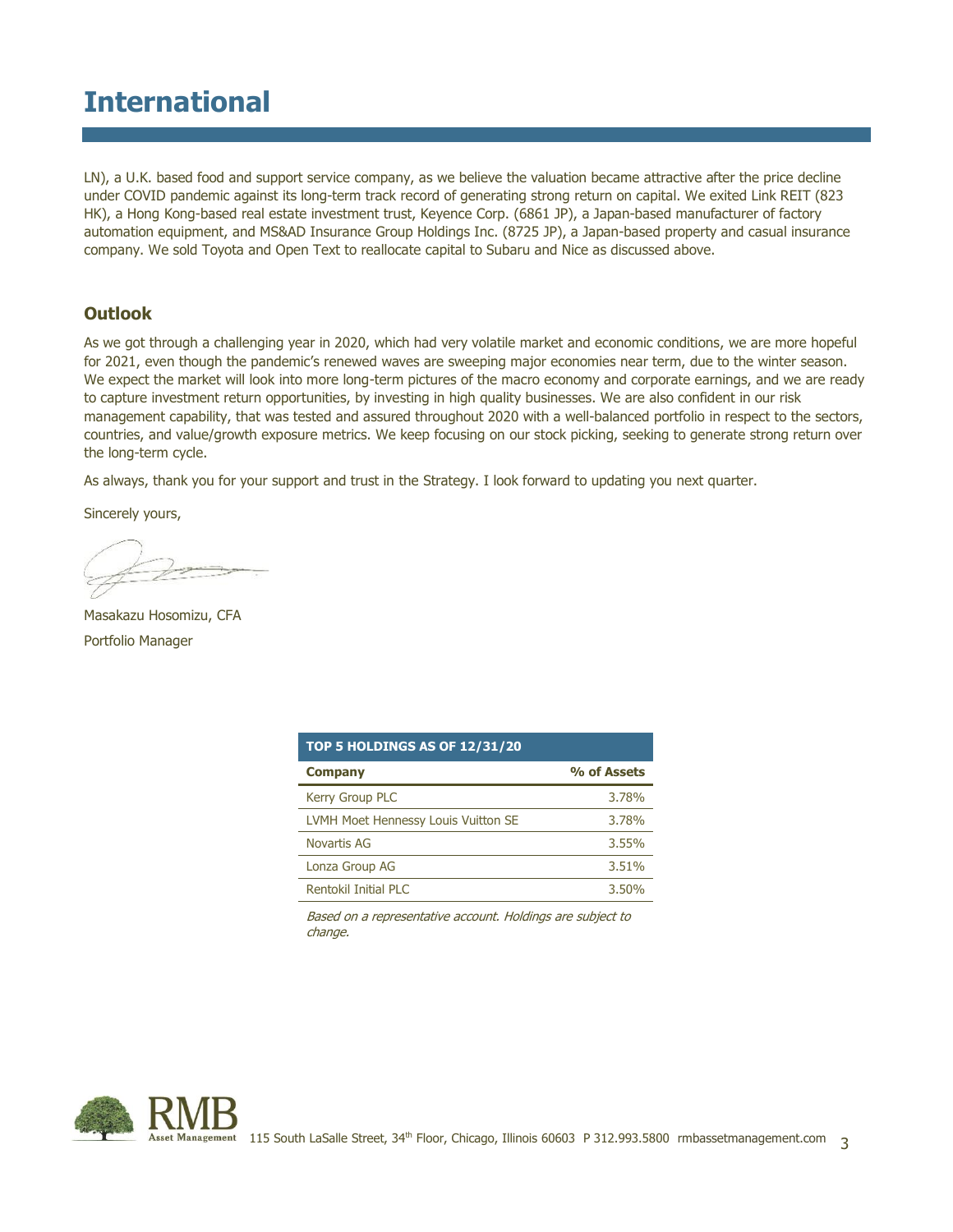#### **RMB Asset Management**

#### International All Cap Composite // Annual Disclosure Presentation

**Organization** | RMB Capital Management, LLC ("RMB Capital") is an independent investment advisor registered with the Securities and Exchange Commission under the Investment Advisers Act of 1940 and established in 2005. The GIPS firm is defined as RMB Asset Management ("RMB AM"), a division of RMB Capital Management, LLC. Previously, the firm was defined as RMB Capital and was redefined on January 1, 2016 to only include the asset management business due to the difference in how its investment strategies and services are offered. RMB AM claims compliance with the Global Investment Performance Standards (GIPS®) and has prepared and presented this report in compliance with the GIPS standards. RMB AM has been independently verified for the period April 1, 2005 through December 31, 2019. Verification assesses whether: (1) the firm has complied with all the composite construction requirements of the GIPS standards on a firmwide basis; and (2) the firm's policies and procedures are designed to calculate and present performance in compliance with the GIPS standards. Verification does not ensure the accuracy of any specific composite presentation.

**Description** | The International All Cap product reflects the performance of fully discretionary fee-paying equity accounts, which have an investment objective of long-term growth using a portfolio of primarily small-, mid-, and large-cap international stocks and for comparison purposes is measured against the MSCI EAFE<br>index. The International Equity Composite was created on Decemb following becoming fully invested. An account is removed from the Composite as of the last day of its last full month. Account performance is based on total assets in the account, including cash and cash equivalents. Results are based on fully discretionary accounts under management, including those accounts no longer managed by RMB. Valuations and returns are computed and stated in U.S. Dollars.

#### **ANNUAL PERFORMANCE RELATIVE TO STATED BENCHMARK**

|          |                                                  | <b>Composite Assets</b> |                          | <b>Annual Performance Results</b>   |                                   |                           |                                                |               |                             |
|----------|--------------------------------------------------|-------------------------|--------------------------|-------------------------------------|-----------------------------------|---------------------------|------------------------------------------------|---------------|-----------------------------|
| Year End | <b>Total Firm</b><br>Assets as of<br>12/31 (\$M) | $USD$ (\$M)             | # of Accounts<br>Managed | Composite<br>Gross-of-Fees<br>(9/0) | Composite Net-<br>of-Fees $(\% )$ | <b>MSCI EAFE</b><br>(9/0) | Composite 3-YR MSCI EAFE 3-YR<br>ST DEV $(% )$ | ST DEV $(% )$ | Composite<br>Dispersion (%) |
| 2019     | 4,947,90                                         | 370.60                  | 153                      | 19.77                               | 18.87                             | 22.02                     | N/A                                            | N/A           | 2.17                        |
| 2018     | 4,196.90                                         | 169.60                  | 74                       | $-23.11$                            | $-23.56$                          | $-13.79$                  | N/A                                            | N/A           | N/A                         |

Fees | The standard management fee is 1.0% up to \$1 million of assets annually, 0.975% from \$1 million to \$3 million, 0.950% from \$3 million to \$5 million, 0.90% from \$5 million to \$10 million, 0.825% from \$10 million to \$25 million, and 0.75% above \$25 million. Composite performance is presented on a gross-offees and net-of-fees basis and includes the reinvestment of all income. Gross-of-fees returns means it is net of transaction costs but gross of asset management fees, custodian fees and withholding taxes. The net returns are reduced by all actual fees and transactions costs incurred. The percent of non-fee paying assets in the composite as of December 31, 2019 was 0%. The annual composite dispersion is an asset-weighted standard deviation calculated for the accounts in the Composite the entire year. Risk measures presented are calculated using gross-of-fees performance. Policies for valuing portfolios, calculating performance, and preparing compliant presentations are available upon request.

**Minimum Value Threshold** | There is currently no account minimum in the International All Cap Composite.

**Comparison with Market Indices** | RMB compares its Composite returns to a variety of market indices such as the Russell 3000 and the S&P 500. These indices represent unmanaged portfolios whose characteristics differ from the Composite portfolios; however, they tend to represent the investment environment existing during the time period shown. The returns of the indices do not include any transaction costs, management fees, or other costs. Benchmark returns presented are not covered by the report of independent verifiers. The benchmark for the International All Cap Composite is the MSCI EAFE Index, which for comparison purposes is fully invested and includes the reinvestment of income. The index data assumes reinvestment of all income and does not account for fees, taxes, or transaction costs. The performance of the MSCI EAFE® Index assumes the reinvestment of all distributions but does not assume any transaction costs, taxes, management fees or other expenses. It is not possible to invest directly in an index. MSCI Europe, Australasia, and Far East (EAFE®) Index is an equity index which captures large- and mid-cap representation across Developed Markets\* countries around the world, excluding the U.S. and Canada. With 924 constituents, the index covers approximately 85% of the free float-adjusted market capitalization in each country.\*Developed Markets countries in the MSCI EAFE Index include: Australia, Austria, Belgium, Denmark, Finland, France, Germany, Hong Kong, Ireland, Israel, Italy, Japan, the Netherlands, New Zealand, Norway, Portugal, Singapore, Spain, Sweden, Switzerland, and the U.K. The index does not reflect investment management fees, brokerage commissions, or other expenses associated with investing in equity securities. You cannot invest directly in an index.

Source: MSCI.MSCI makes no express or implied warranties or representations and shall have no liability whatsoever with respect to any MSCI data contained herein. The MSCI data may not be further redistributed or used as a basis for other indexes or any securities or financial products. This report is not approved, endorsed, reviewed or produced by MSCI. None of the MSCI data is intended to constitute investment advice or a recommendation to make (or refrain from making) any kind of investment decision and may not be relied on as such.

**Other** | Past performance is no guarantee of future performance. Historical rates of return may not be indicative of future rates of return. Individual client performance returns may be different that the composite returns listed.